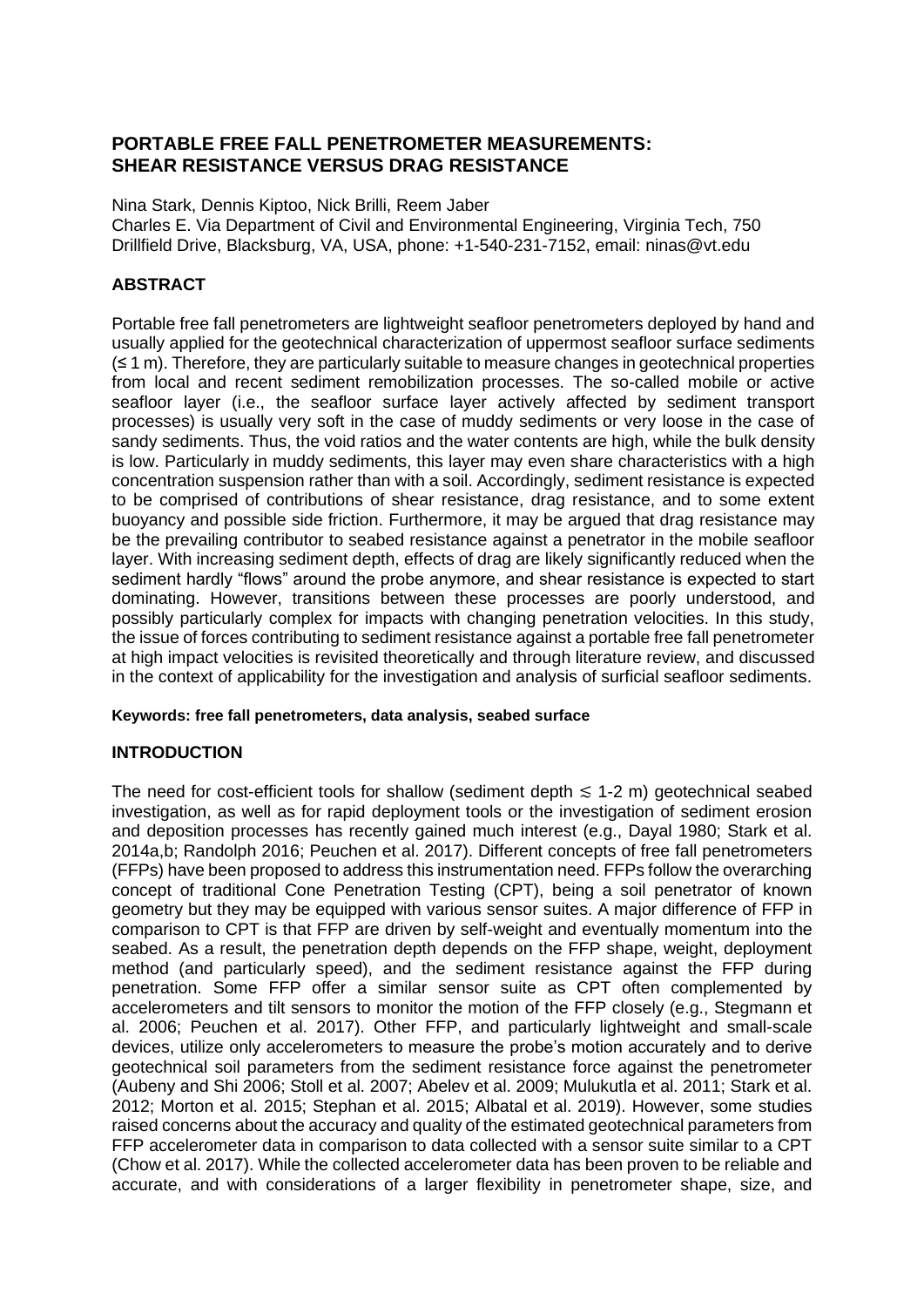deployment method (Abelev et al. 2009; Mulukutla et al. 2011; Stark et al. 2012, 2014b; Morton et al. 2015; Stephan et al. 2015; Albatal et al. 2019), the following items have been identified as challenges in data processing towards estimating geotechnical parameters from accelerometer data obtained by small-scale FFP: (i) application of the most suitable strain rate correction and soil dependent strain rate factor (e.g., Steiner et al. 2013), (ii) choice of cone factor (e.g., Aubeny and Shi 2006), and (iii) identification and differentiation of the various forces contributing to the sediment resistance force during penetration (e.g., Jeanjean et al. 2012; Stark and Ziotopoulou 2017; Bilici et al. 2019). This article focuses on the latter issue (iii), providing a literature review and theoretical consideration of the matter. Due to space limitations, this article is centered around portable free fall penetrometers such as the *BlueDrop* (Fig. 1; mass ≈ 8 kg, length ≈ 63 cm) that is usually deployed manually and "free falling" through the water column. The device measures acceleration using five micro-electromechanical systems accelerometers of different range and accuracy, tilt, and ambient pressure.

# **LITERATURE REVIEW AND THEORY**

# *Free fall in water*

The deployment of a FFP for geotechnical seafloor site investigation starts with the "free fall" through the water column. If an object falls freely through the water column, its descend will be driven by its weight ( $W = mg$  with m being the mass of the object and g being the gravitational acceleration). Weight, as the driving force, is countered by buoyancy in water  $(B = \rho_w qV$  with  $\rho_w$  being water density and V the volume of the object) and by drag (D):

$$
ma = mg - B - D \tag{1}
$$

with  $a$  being the acceleration of the probe. The mass and the volume of the FFP are known from specs of the probe. Water density can be estimated from the site geography, or can be determined during the field measurements.

Drag force against the motion of the penetrometer consists of form drag and skin friction drag. Form or pressure drag increases with the cross-area presented against the flow. It can be decreased through a thin and possible even sleek or streamlined body minimizing the separation of flow. Skin friction drag results from the connection between the object and the fluid. Through any connection between the fluid and the probe's hull some fluid will be mobilized by the motion of the object. Skin friction drag is increased by the formation of turbulent flow in the contact boundary layer. A possible pathway to decrease skin friction drag is to shape the object to enhance laminar flow, and/or by increasing the fineness ratio (object length/object diameter). Parasitic drag (*D*) is usually expressed as the sum of the form drag and skin friction drag using the drag equation in the following form for high velocities:



**Fig. 1.** *BlueDrop* **portable free fall penetrometer after deployment in muddy sediments.**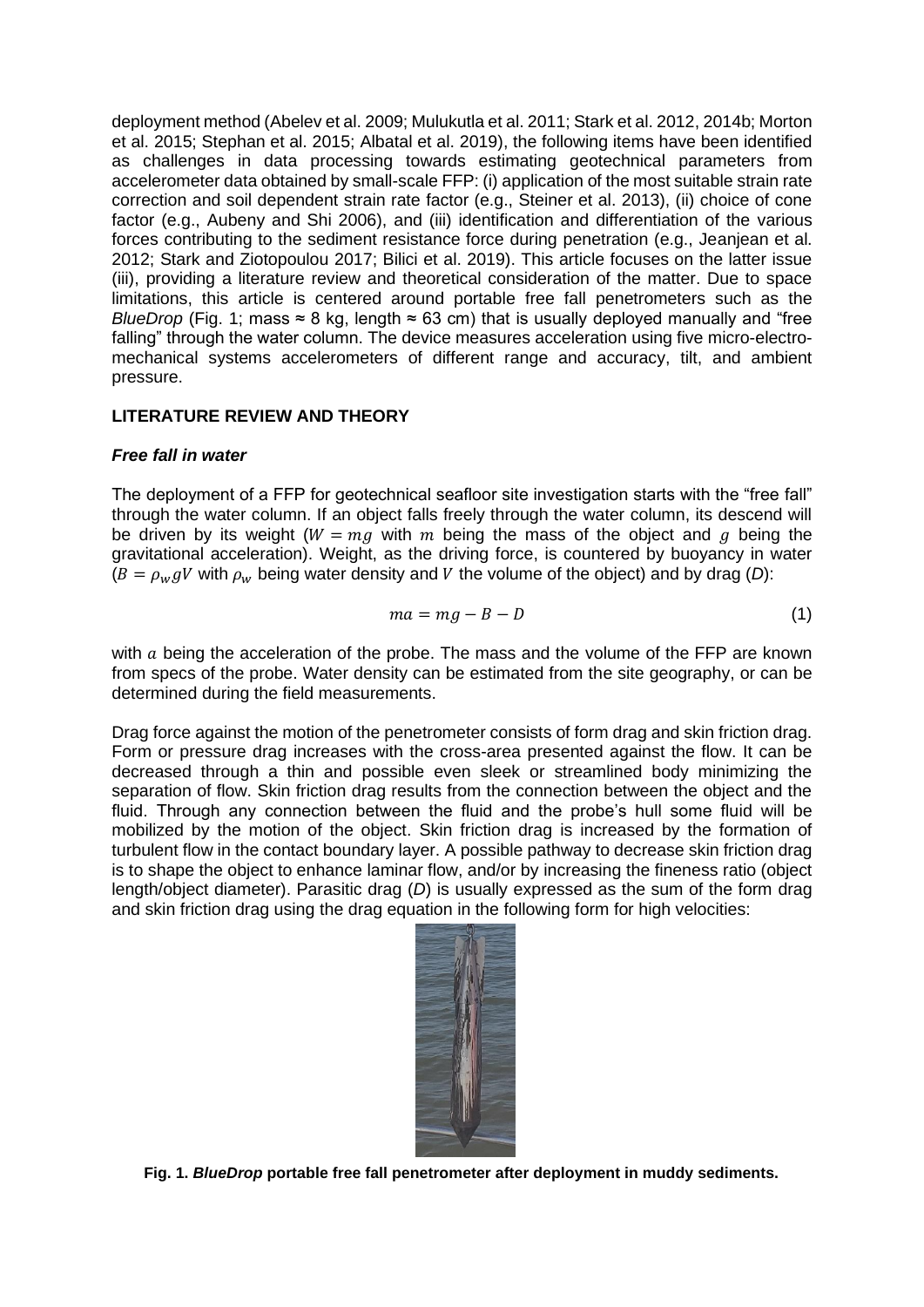$$
D = \frac{1}{2}\rho_W v^2 C_D A \tag{2}
$$

with  $v$  being the object's velocity, A being the projected surface area, and  $C_D$  being the drag coefficient. The drag coefficient depends on the shape of the object and the Reynolds number which depends on velocity as well as kinematic viscosity. A detailed investigation of drag coefficients for torpedo-like objects (i.e., "streamlined bodies with cylindrical sections") is presented by, e.g., Brooks and Lang (1958). Jeanjean et al. (2012) utilized  $C<sub>D</sub> = 0.57$  for a torpedo anchor model, while Bilici et al. (2019) suggested  $C<sub>D</sub> = 0.1$ -0.17 for the FFP investigated here (Fig. 1) based on work by True (1976), Freeman and Hollister (1989), and Mumtaz et al. (2018).

Equation 1 would suggest that a terminal velocity would be achieved within meters of free fall through the water column. However, FFP require a rope or cable for retrieval and in some cases live data transmission. The rope is subject to somewhat of buoyancy and drag (particularly skin friction drag). Furthermore, rope length will increase with the travel distance of the FFP, contributing consistently to the forces that slow down the penetrometer. Therefore, the FFP is expected to undergo an initial rapid acceleration before decreasing in acceleration and eventually transitioning to a deceleration when the fall distance has exceeded the theoretical depth to achieve terminal velocity (Stark and Ziotopoulou 2017; Bilici et al. 2019). Rope effects can be minimized by decreasing the width and roughness of the rope. Furthermore, knots, slack, and friction through contact with the deployment platform should also be avoided to decrease rope effects.

### *Penetration/fall through soil*

The actual measurement of interest starts with the impact and penetration into the seabed surface. Intuitively, soil of any type is considered stronger than water, leading to the expectation of a deceleration of the probe. Depending on the probe's motion just prior to impact and soil conditions, this may also be expressed as a decrease in acceleration or an increase in deceleration only. This is also the key assumption when identifying the point of impact for continuously recording FFP. The change of pore pressure response may not be so intuitive and can vary significantly for different soils and speeds. However, this is not within the scope of this study.

Seabed surface sediments can be very soft and even represent "fluid mud". Rheology investigates the flow of matter, including non-Newtonian fluids and plastic flow of solids. Differently than water, non-Newtonian fluids are characterized by a stress dependent viscosity. For example, Morton et al. (2016) described soft soils during penetration of a spherical FFP as a non-Newtonian fluid. Therefore, the sediment resistance force, i.e., the total force that leads to the above described expected change of motion of the FFP upon contact, and penetration through the soil, has been expressed as a sum of forces similar to the ones experienced in Eq. 1, as well as of mechanisms of soil strength (shear strength or bearing capacity). Aubeny and Shi (2006) considered soil shearing resistance and soil buoyancy for the penetration of the expendable bottom penetrometer (XBP) into clay. Stark et al. (2012) considered only shear resistance for the FFP *Nimrod* into sand. Both, the XBP and *Nimrod* fall into the group of torpedo-like shaped, lightweight FFP. Jeanjean et al. (2012) included soil buoyancy, soil end bearing resistance or shear resistance, a skin friction resistance of all surfaces parallel to the penetrator trajectory, and an inertial drag force for torpedo-anchor type of penetrators. Chow et al. (2017) followed the sum of forces proposed by Jeanjean et al. (2012) for a CPT-like shaped FFP in clay. All authors agreed on the need for a strain rate correction of the shear resistance force  $F_{sr}$ . Following the expression by Jeanjean et al. (2012), the governing equation of motion can be described as: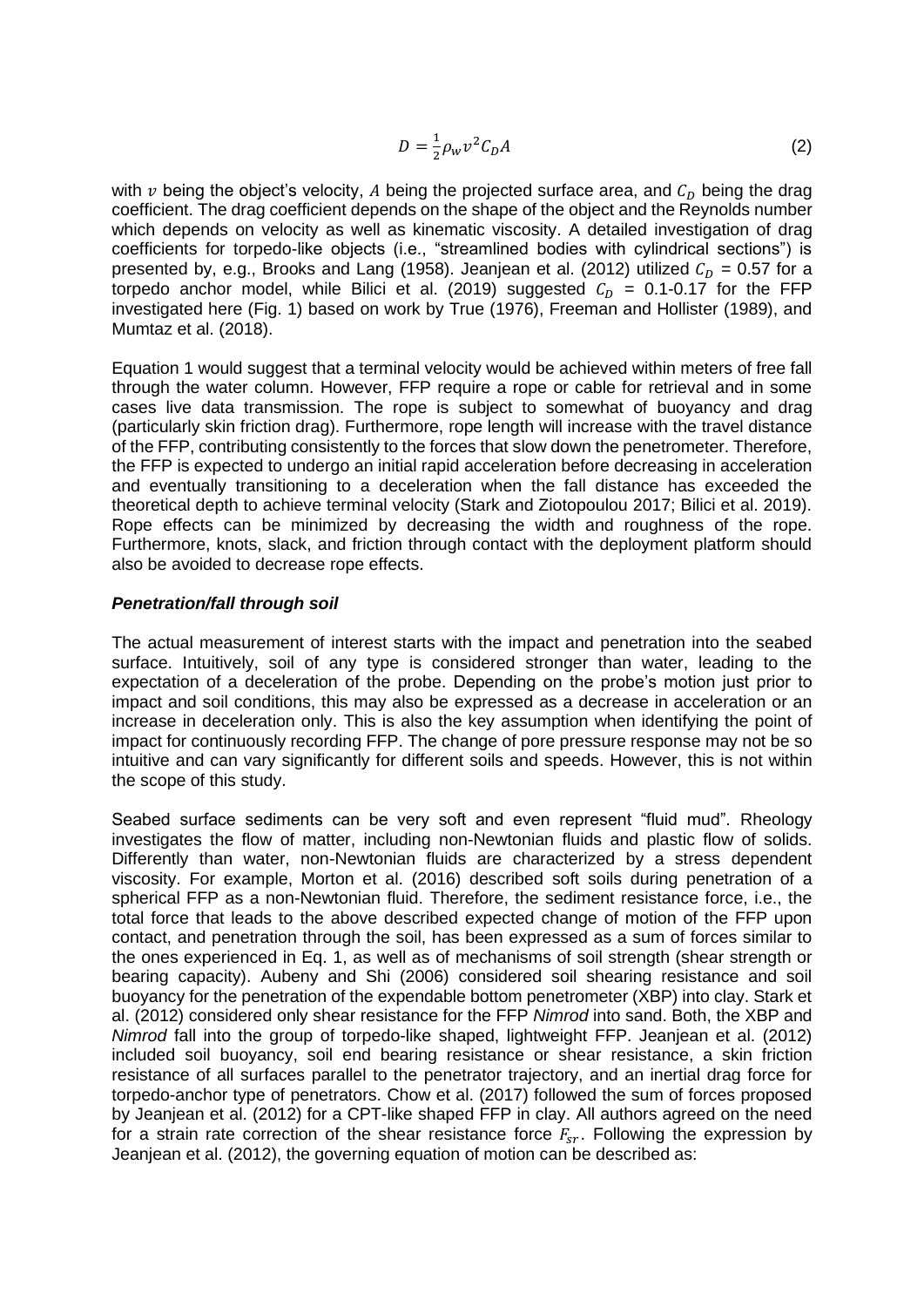$$
ma = mg - B_s - F_{sr} - F_f - D_s. \tag{3}
$$

In this case, the soil density  $\rho_s$  needs to be considered when estimating the soil buoyancy  $B_s$ as well as when estimating the soil drag force  $D_s$ . Additionally, a soil drag coefficient needs to be chosen which depends on the Reynolds number, and thus, viscosity. However, if the soil is considered a non-Newtonian fluid, the viscosity depends on the applied shear stress (Morton et al. 2015). Jeanjean et al. (2012) suggested that the skin friction resistance  $F_f$  can be expressed through a strain rate correction factor (in fact, the same as used for the strain rate correction of the shear resistance force), an adhesion factor, the shear strength, and the applicable surface area. Morton et al. (2015) also highlight the potential role of added mass effects for a sphere penetrating into clay. This term is dependent on acceleration, soil density, and an added mass factor. It should be mentioned if this is considered during penetration, it should also be considered during free fall through the water. Finally, the length of the rope or cable being used for recovery is likely being extended by at least the penetration depth. If less rope length would be given, the deceleration of motion would be significantly affected by the rope. If significantly more rope length is given during fall and penetration, drag on a slack rope may add to the penetration resisting forces.

Bilici et al. (2019) highlight the fact that many FFPs have a length that is larger, similar, or represents a significant percentage of the maximum penetration depth. This means that not only the free fall through the water column (entire FFP body is in water) and the soil penetration (entire FFP body is embedded in the seafloor) must be considered, but in many cases, a transitional phase when an increasing length of the FFP is embedded in soil and a decreasing length of the FFP is still in water must be acknowledged, and possibly included in the analysis. This case becomes particularly important when investigating soil top layers, or when penetration depths vary significantly. In that case a sum of resisting forces have to be included for the in-water part and for the in-soil part, and has to be re-calculated for each step of penetrometer advancement.

#### **APPLICATION**

The forces presented in the previous chapter describe comprehensively the motion of the FFP during penetration. The presented expressions can be easily populated with proper knowledge of the seabed soil characteristics. However, if FFP are utilized for early site characterization or rapid surveys, such information may not be easily available. Also, in the case of investigating seafloor surface sediments that are subject to frequent remobilization processes, sediments are expected to be loose or very soft soils with strong spatiotemporal variations in water content and bulk density. Such information may even be highly challenging to obtain from common sampling, CPT, or other traditional methods.

In the following paragraphs, the properties contributing to the resisting forces are revisited from the perspective of availability in actual application. Easiest available properties are the measurement of acceleration/deceleration, being a standard measurement of today's FFPs. Three-dimensional accelerometers or inertial measurement units (IMU) measure possible deviation of the FFP from the vertical. While the theoretical correction of inclined penetrations is possible, the FFP user may also consider adopting a threshold of inclination under which the effects of inclination are negligible and over which the deployments are discarded from further analysis. This decision as well as the choice of threshold should be made based on the FFP, penetration depths, and expected effects on data quality. In the case of *BlueDrop*  data analysis, a threshold of 5-10° inclination has been chosen for most studies. The device is designed by shape and weight distribution to enhance a straight free fall, and therefore, a critical mass of low inclination penetrations can be achieved in the case of most surveys. The need for correction must potentially be considered in particularly challenging environments of steep seafloor bathymetry or strong flow velocities (e.g., in energetic waves).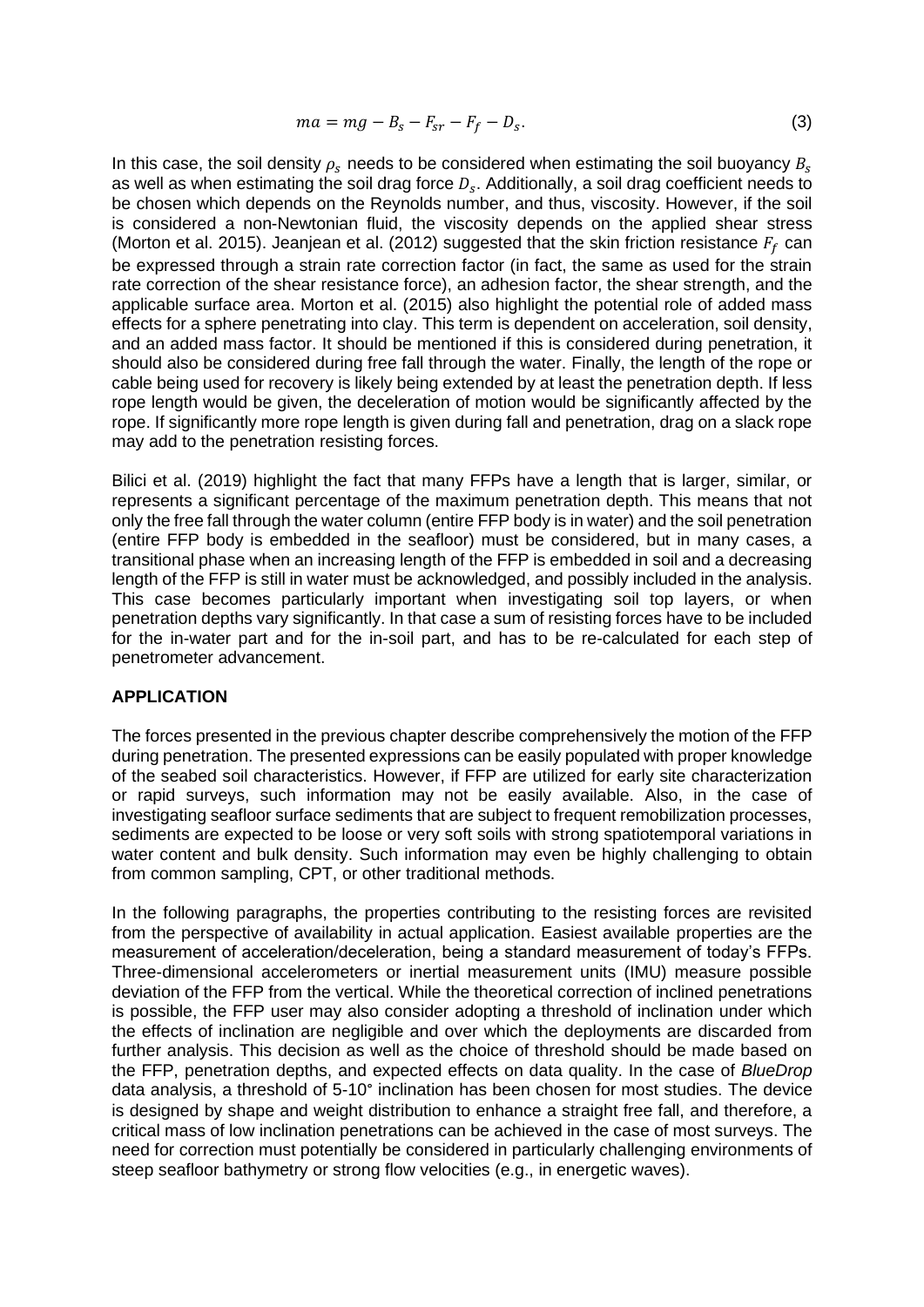Mass, dimensions, and volume of the penetrometer are available from device specs or simple measurements. Density of water  $\rho_w$  can be determined by measurement if needed. However, density of water can change spatiotemporally with locations and depth. Therefore, it may be considered if a standard average value is acceptable. For the *BlueDrop* FFP with a mass of 7.71 kg (please note the mass may change with the respective serial number due to small internal differences and varies with tip geometry), the driving weight equals 75.9351 N. This is countered by buoyancy in fresh water (assuming  $\rho_w$ =1000 kg/m<sup>3</sup>) of 24.2601 N and in sea water (assuming  $\rho_w$ =1025 kg/m<sup>3</sup>) of 24.8666 N. This means the difference in buoyancy between fresh water and sea water is 0.6065 N (< 1% of the weight), and deviations in actual water density from such assumed standard values would even be smaller.

The assessment of soil buoyancy requires an estimate of soil density. If at this point buoyancy from water is already considered, only the increase of acting buoyancy from water to submerged soil becomes relevant. Richardson and Jackson (2017) report seafloor bulk densities ranging from 1185-1837 kg/m<sup>3</sup> for surficial unconsolidated muddy sediments with a porosity ranging from 90% to 50%, respectively, and ranging from 1837 – 2243 kg/m<sup>3</sup> for sandy sediments with a porosity from 50% to 25%. Fluid muds can exhibit even lower densities (Van Rijn 2016). This means that for full embedment of the FFP *BlueDrop*, the effects of buoyancy from sea water to full soil embedment would increase by 1.8195 N for a fluid mud suspension layer, by 3.8816 N for a very high water content unconsolidated mud, and by 29.5974 N for a well packed sandy seafloor. It should be noted that full embedment for the latter case is unlikely as the FFP is stopped after 10-20 cm of penetration in dense sands. Stark et al. (2016) highlighted that this effect could be increased if the FFP would be fully embedded and leave an open cylindrical cavity in its wake. However, even in this worst case, effects of soil buoyancy would be limited to up to about 7-11 % for deep penetration in soft clays and are negligible for penetrations of less than half the FFP length (~ 30 cm) (Stark et al. 2016; Stark & Ziotopoulou 2017). Thus, it can be proposed that effects of soil buoyancy are only considered for penetrations in excess of  $\sim$  30 cm of penetration depth. Such cases can be expected to represent clayey soils. Here, variations in increase in buoyancy from sea water to full embedment could range from about 3 N to about 20 N depending on state of consolidation, and therefore, the retrieval of a physical seafloor sample to assess seafloor bulk density in the range of penetration must be recommended. A small gravity corer or push tube could provide a cost-effective method for this. Otherwise, it may be considered to develop a strategy to estimate a range of bulk density from the overall experienced sediment resistance force (or even the initial deceleration measurement) or from pore pressure response measurements (Albatal and Stark 2017; Mumtaz 2018). If none of these options is available, the use of an estimated bulk density based on expected soil type is recommended for deployments with penetration depths  $\geq 30$  cm.

The effect of added mass for the deployments of FFP has been raised most recently by Morton et al. (2015). These authors described that for a FFP with spherical shape an additional force opposing the motion of the penetrometer through water and soft clays results from the acceleration of fluid/soil (here, understood as a non-Newtonian fluid) displaced by the FFP. This force depends on the acceleration, the mass of fluid displaced, and an added mass coefficient. For a spherical object, the added mass coefficient is proposed to equal 0.5 in line with theory of fluid dynamics, and thus, leads to a noticeable effect of added mass. During the transition from water to soil, this effect should increase by the increase in soil density over water density. The added mass coefficient could be determined using computational fluid dynamic modelling as demonstrated by Mumtaz et al. (2018). For example, the added mass coefficient has also been investigated in more detail for torpedo anchors (Fernandes et al. 2006). However, this effect should be restricted to a penetration depth and soil texture that allows it to behave like a fluid. A FFP of a type like the *BlueDrop* achieves its maximum velocity within few meters of free fall through the water, and rarely continues to accelerate upon contact with soil. The continuing acceleration or starting deceleration in very soft ("flowing") top layers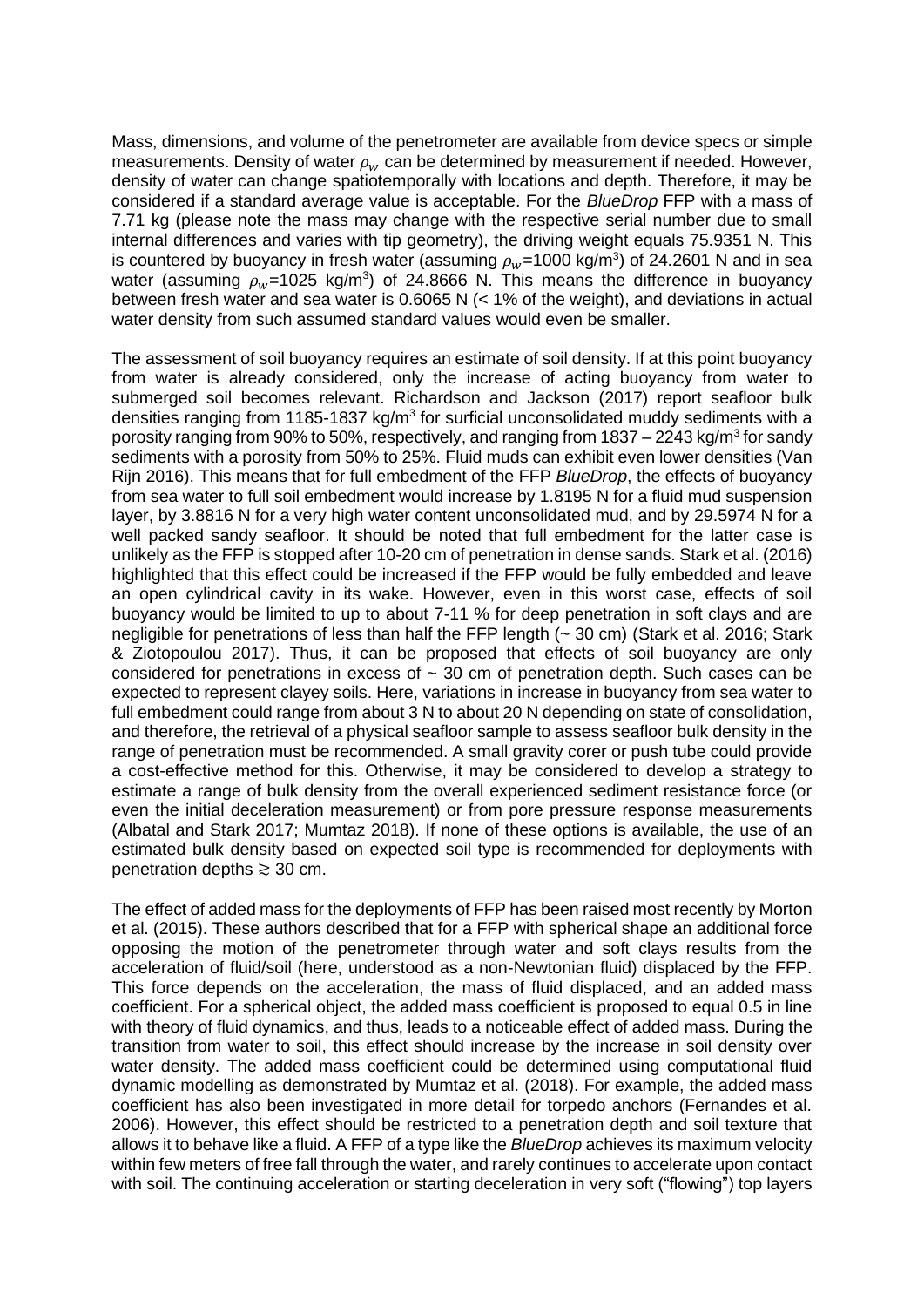is limited to usually < 1 *g* which allows the assumption that effects of added mass during transition from water to soil are likely negligible. However, computational fluid dynamic modelling could provide a more confident conclusion. The side-friction term as proposed by Jeanjean et al. (2012) becomes negligible for the FFP *BlueDrop* due its short cylindrical middle section in addition to the use of smooth aluminum. Therefore, it can be rejected from further analysis.

Rope effects associated with buoyancy as well as drag are clearly affecting the free fall through water. However, considering penetration depths of portable FFP of mostly  $\leq 1.5$  m as well as the fact that tension on the rope is relaxed as soon as the probe decelerates allow that rope effects are neglected for the penetration process, unless tension is forcefully sustained or increased by an addition friction mechanism on the rope.

### *Drag and shear resistance – Clayey soil*

Drag effects versus shear resistance have become an increasing discussion point for the data analysis of FFP. As the motion of the FFP is well recorded during the free fall through the water column and the density of water can be determined or well estimated, the buoyancy can be determined as outlined above, leaving the drag coefficient as the only unknown, particularly when the fall velocity approaches an approximately constant value when the added mass force is expected negligible. The drag coefficient can also be investigated in more detail using a computational fluid dynamics model as demonstrated by Mumtaz et al. (2018). The drag coefficient in soil and in water is expected to be different, and to vary with soil conditions. It is worth mentioning at this point that no drag resistance is expected unless material is actually "flowing" against and around the FFP, while the shear resistance force is expressed as:

$$
F_{sr} = N_c s_{u-op} A \tag{4}
$$

where  $N_c$  is a bearing capacity factor and  $s_{u-op}$  the actual strain-rate enhanced undrained shear strength. This means that the soil is undergoing conceptually bearing capacity failures upon advancement of the FFP through the soil (Stark et al. 2012).

Most studies suggest adding drag forces and shear resistance up in the list of FFP opposing forces in soil. Conceptually, this suggests that fluid-like behavior and soil-like behavior co-exist at all times of penetration, except at the time of the penetrometer rest (i.e., when the velocity is zero) when drag forces are not existent anymore. However, it may be hypothesized that surficial high water content soil layers do not offer a traditional soil shear behavior, but predominantly are controlled by non-Newtonian fluid behavior. At deeper soil depths, fluid-like flow may be strongly restricted, potentially disallowing the direct application of the simple quadratic drag equation. Morton et al. (2015) offered the concept of a combined capacity factor that includes drag effects and shear resistance. This was achieved by defining the drag coefficient as a function of the non-Newtonian Reynolds number that depends on the velocity squared and the ratio of fluid density over shear stress. The shear stress within the flowing material was then assumed to be equal to the operative shear strength. In the bearing capacity factor those authors accounted plasticity of the soil and depth of failure. While this method represented a uniquely detailed investigation of shear resistance and drag forces on a spherical FFP, it required the assumption or determination of a number of soil parameters that may not be available in many rapid FFP surveys or areas of difficult access.

A preliminary analysis by Stark and Ziotopoulou (2017) suggested that the resistance measured in the upper ~ 6 cm of penetration into a soft clayey seabed can fully be described by expected soil buoyancy and drag, suggesting that the soil is exhibiting behavior of a suspension (i.e., fluid) rather than of the soil. Bilici et al. (2019) supported this finding for two additional clayey sites. They found that at different soil depths in the range of 5-10 cm the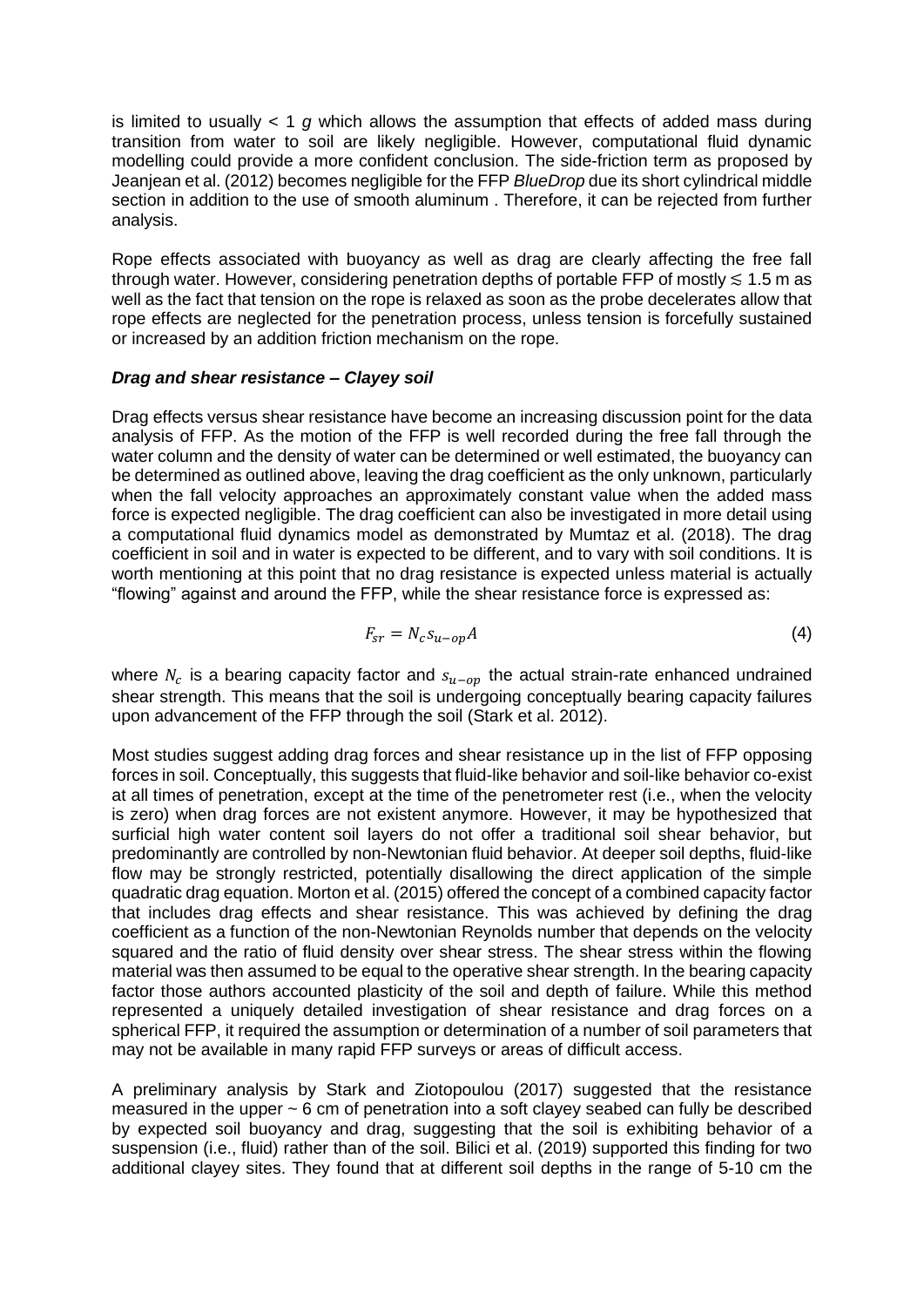measured sediment resistance departed (by increase) in magnitude and functional shape from the expected quadratic velocity dependent drag behavior. They accounted the added resistance to shear resistance. Kiptoo et al. (in prep.) later obtained sediment cores using divers, box coring, and gravity coring from the same area. During immediate testing of the surface of diver cores and box cores, vane shear tests did often provide no results as the soft soil did not provide sufficient shear resistance. Stark and Ziotopoulou (2017) also suggested that the drag force decreased to less than soil buoyancy beyond about  $\sim$  40 cm of penetration, representing at this point less than 10% of the total resistance measured. It is questionable if sediment at this depth is in fact still "flowing".

For the investigation of very soft surficial top layers observed in marine and estuarine finegrained seafloor sediments, these considerations may suggest that sediment resistance against an FFP can be expressed in rheological rather than in soil behavior terms. This would also suggest that the layer could possibly be considered a fluid mud like seabed layer with its resulting relevance for erosion processes, naval and other applications.

# *Drag and shear resistance – Sandy soil*

Lightweight FFP penetration in sand is limited in depth to often only 10-20 cm. As confining stresses are negligible at the seabed surface, dilation occurs when penetrating relatively dense sediments increasing the friction angle to high values (Albatal et al. 2019). In very loosely packed sand top layers, more of a punching failure can be observed with little or no visible dilation and resistance resulting from intergranular friction during particle rearrangement. Negative pore pressures, commonly observed particularly during FFP penetrations into sand (Lucking et al. 2017; Albatal and Stark 2017) match well the observation of dilatory behavior, but have also been observed in loose sands without obvious dilation, despite the fact that undrained to possibly partial drained behavior can be assumed (Chow et al. 2018; Albatal et al. 2019). Lucking et al. (2017) suggested that materials were violently expelled at FFP impact, creating the significant negative pore pressures. It may be hypothesized that sands at the penetrometer interface may be mobilized into suspension through a liquefaction/fluidization process upon impact. Sand suspensions are known to exhibit an increased viscosity over water (Woo et al. 1988). This could suggest that while the majority of the resistance against an FFP in sand is governed by high friction angles associated to dilation (Albatal et al. 2019), low resistance surface layers as already observed by Stark et al. (2012) are likely indeed associated with layers of low relative density. However, whether the low resistance is only related to limited intergranular friction during a type of punching failure or may be enhanced by the mobilization of a sand layer at the penetrometer interface into suspension requires more research. Indeed, Bilici et al. (2019) found that the sediment resistance force during penetration into a sandy seabed could be simulated in overall trend by drag forces in the upper 4 cm of penetration. However, the measured signal exhibited significant fluctuations in the same zone of penetration depth, possibly hinting at a combined effect of particle re-arrangement and drag.

# **CONCLUDING REMARKS AND FUTURE IDEAS**

Free fall penetrometer (FFP) have come to the fore as a rapid and cost-efficient methodology for geotechnical investigation of the seabed surface (i.e., in the upper meters of the seabed surface). Lightweight, portable FFP enable access in many areas of difficult access and have been used for the geotechnical investigation of sediment remobilization processes. However, the sensor suite of portable FFP is often limited to accelerometers and pressure transducers, allowing application of a deployment optimized penetrometer shape, as well as providing an outstanding robustness. To derive more meaningful geotechnical parameters from the penetrometer change of motion during penetration, the forces acting on the penetrometer have to be fully understood. While this may appear easy conceptually, it becomes complex when considering the wide variety of seabed sediment types and textures and the associated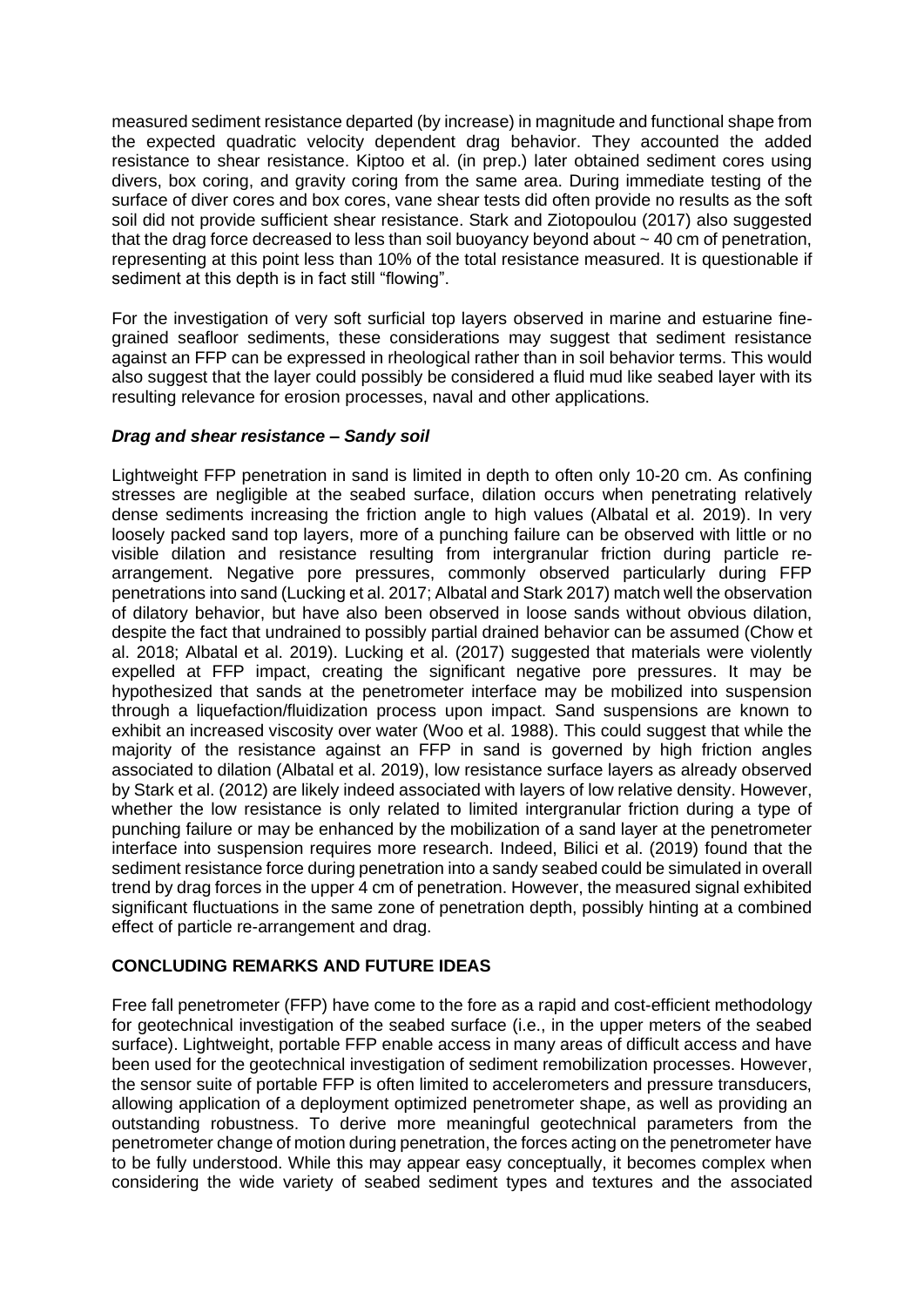response against the penetrator. Furthermore, it becomes truly challenging if limited information about the soil are available to determine confidently soil density, drag coefficients, or bearing capacity factors. Unfortunately, this is the case for many portable FFP surveys, as these devices are often applied where more traditional methods struggle to be safely deployed (e.g., energetic environments) or deliver reliable information (e.g., uppermost centimeters of the seabed surface). Nevertheless, it appears that some decisions for the improvement of the data processing can be made based on limited information available. Geological information of the region as well as a generalized (soil independent) data analysis procedures (following, e.g., Stoll et al. 2007; Stark and Wever 2009; Mulukutla et al. 2011; or Albatal and Stark 2017) enable a classification of sediment type, as well as an identification of soil stratification (in terms of sediment strength). Based on this knowledge and the known penetration depth, decisions can be made about the potential relevance and contribution of different forces to the equation of motion. Parameters associated with fluid dynamics may also be derived from the free fall through the water column that precedes the seabed penetration. Such parameters as well as empirical soil behavior parameters may also be defined by most recent efforts in numerical simulations. Additionally, a less user dependent analysis may be achieved in the future through the use of artificial intelligence. It can be envisioned that a neural network or Bayesian network could be trained to make these informed decisions. The latter would also assign probabilities associated with the different possible solutions. To make a step into this direction, more data sets of portable FFP data and matching detailed soil information are needed. Finally, special attention was paid to the role of drag forces and shear resistance. From the literature review and theoretical considerations presented here, it should be considered that the penetration process may include a phase of dominant drag resistance with little to no actual shearing of soil, a transitional phase, and a phase when shear resistance dominates and little to no soil flows around the penetrometer. Drag resistance may play a particularly important role if soft or very loose seabed top layers are investigated. It may be hypothesized that soft clayey layers could be better described by their rheological behavior than a traditional soil behavior. However, more research is needed to draw final conclusions on this issue.

# **ACKNOWLEDGMENTS**

This study was funded by the Department of Defense's Strategic Environmental Research and Development Program through grant MR18-1233. Special thanks goes to our students and collaborators who have provided the data sets and discussions that sparked this investigation. Finally, the authors would like to acknowledge our colleagues in the community of free fall penetrometer developers, researchers, and users whose work and discussions have driven this investigation.

#### **REFERENCES**

Abelev, A., Tubbs, K., & Valent, P. 2009. Numerical investigation of dynamic free-fall penetrometers in soft cohesive marine sediments using a finite difference approach. In *IEEE OCEANS 2009*, Biloxi, USA, October 26-29, 2009. 1-10.

Albatal, A., & Stark, N. 2017. Rapid sediment mapping and in situ geotechnical characterization in challenging aquatic areas. *Limnology and Oceanography: Methods*, *15*(8), 690-705.

Albatal, A., Stark, N., & Castellanos, B. 2019. Estimating in-situ relative density and friction angle of nearshore sand from portable free fall penetrometer tests. *Canadian Geotechnical Journal*, [https://doi.org/10.1139/cgj-2018-0267.](https://doi.org/10.1139/cgj-2018-0267)

Aubeny, C. P., & Shi, H. 2006. Interpretation of impact penetration measurements in soft clays. *Journal of Geotechnical and Geoenvironmental Engineering*, *132*(6), 770-777.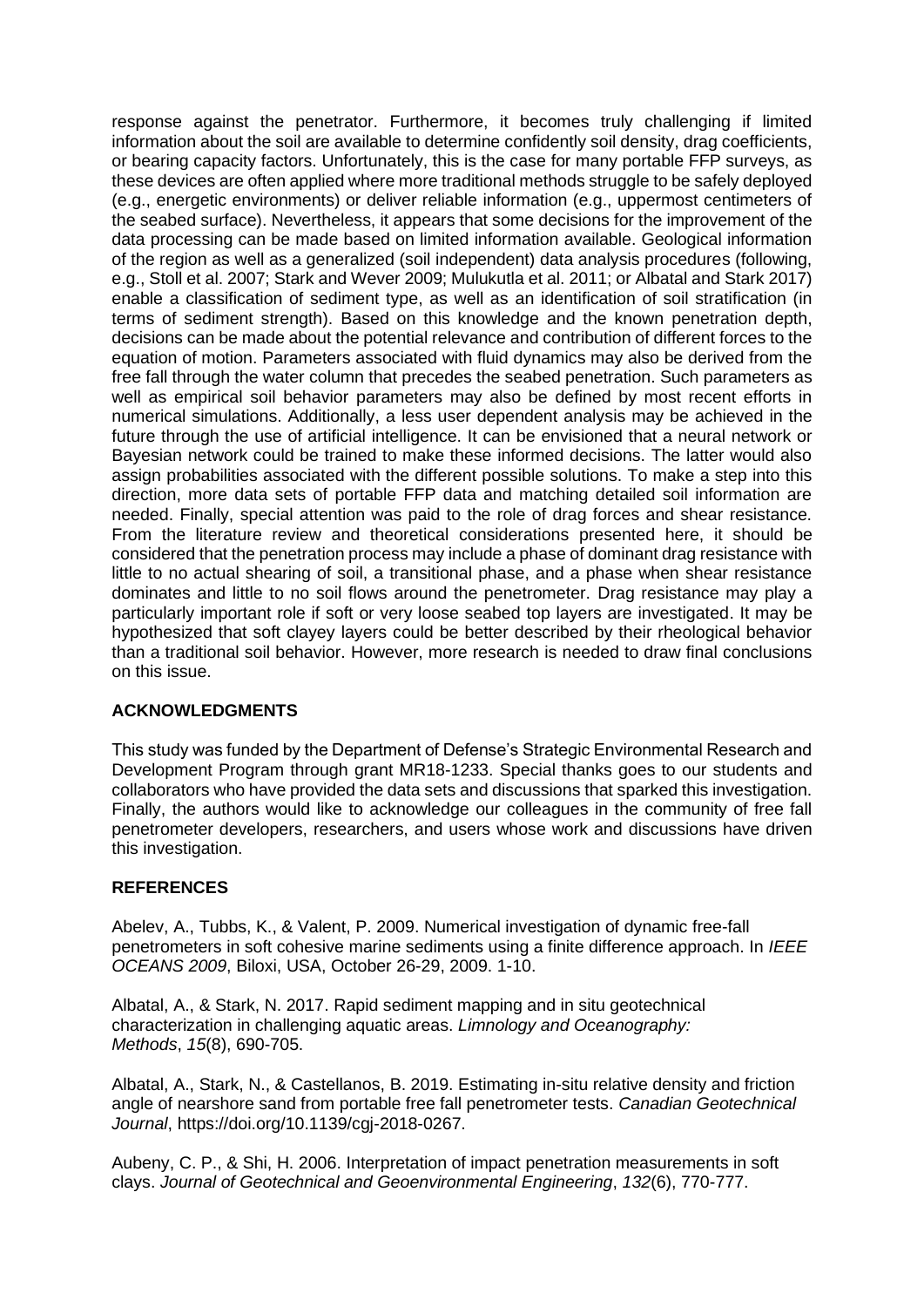Bilici, C., Stark, N., Friedrichs, C. T., & Massey, G. M. 2019. Coupled sedimentological and geotechnical data analysis of surficial sediment layer characteristics in a tidal estuary. *Geo-Marine Letters*, 39(3), 175-189.

Brooks, J.D., & Lang, T.G. 1958. Hydrodynamic drag of torpedos. Underwater Ordnance Department report 5842.

Chow, S. H., O'Loughlin, C. D., White, D. J., & Randolph, M. F. 2017. An extended interpretation of the free-fall piezocone test in clay. *Géotechnique*, *67*(12), 1090-1103.

Chow, S. H., Bienen, B., & Randolph, M. F. 2018. Rapid penetration of piezocones in sand. In *Cone Penetration Testing 2018: 4th International Symposium on Cone Penetration Testing (CPT'18),* 21-22 June, 2018, Delft, The Netherlands.

Dayal, U. 1980. Free fall penetrometer: a performance evaluation. *Applied Ocean Research*, *2*(1), 39-43.

Fernandes, A. C., Bastos de Araujo, J., Lima de Almeida, J. C., Diniz Machado, R., & Matos, V. 2006. Torpedo anchor installation hydrodynamics. *Journal of Offshore Mechanics and Arctic Engineering*, 128(4), 286-293.

Freeman .T.J, & Hollister, C.D. 1989. Modelling waste emplacement and the physical changes to the sediment barrier. In *Disposal of Radioactive Waste In Seabed Sediments*, Oxford, UK, September 20-21, 1989.

Jeanjean, P., Spikula, D., & Young, A. 2012. Technical vetting of free-fall cone penetrometer. In *Offshore Site Investigation and Geotechnics: Integrated Technologies-Present and Future*. London, UK. September 12-14, 2012.

Lucking, G., Stark, N., Lippmann, T., & Smyth, S. 2017. Variability of in situ sediment strength and pore pressure behavior of tidal estuary surface sediments. *Geo-Marine Letters*, *37*(5), 441-456.

Morton, J. P., O'Loughlin, C. D., & White, D. J. 2015. Centrifuge modelling of an instrumented free-fall sphere for measurement of undrained strength in fine-grained soils. *Canadian Geotechnical Journal*, *53*(6), 918-929.

Mulukutla, G. K., Huff, L. C., Melton, J. S., Baldwin, K. C., & Mayer, L. A. 2011. Sediment identification using free fall penetrometer acceleration-time histories. *Marine Geophysical Research*, *32*(3), 397-411.

Mumtaz, B., Stark, N., & Brizzolara, S. 2018. Pore pressure measurements using a portable free fall penetrometer. In *Cone Penetration Testing 2018*. Delft, the Netherlands. June 21- 22, 2018.

Mumtaz, M. B. (2018). *Investigation of Pore Pressures During High-Velocity Impact by a Free Fall Penetrometer.* Master Thesis, Virginia Tech. <http://hdl.handle.net/10919/83800>

Peuchen, J., Looijen, P. N., & Stark, N. 2017. Offshore characterisation of extremely soft sediments by free fall penetrometer. In *Offshore Site Investigation Geotechnics 8th International Conference Proceeding*. Society for Underwater Technology. 370-377. https://doi.org/10.3723/OSIG17.370